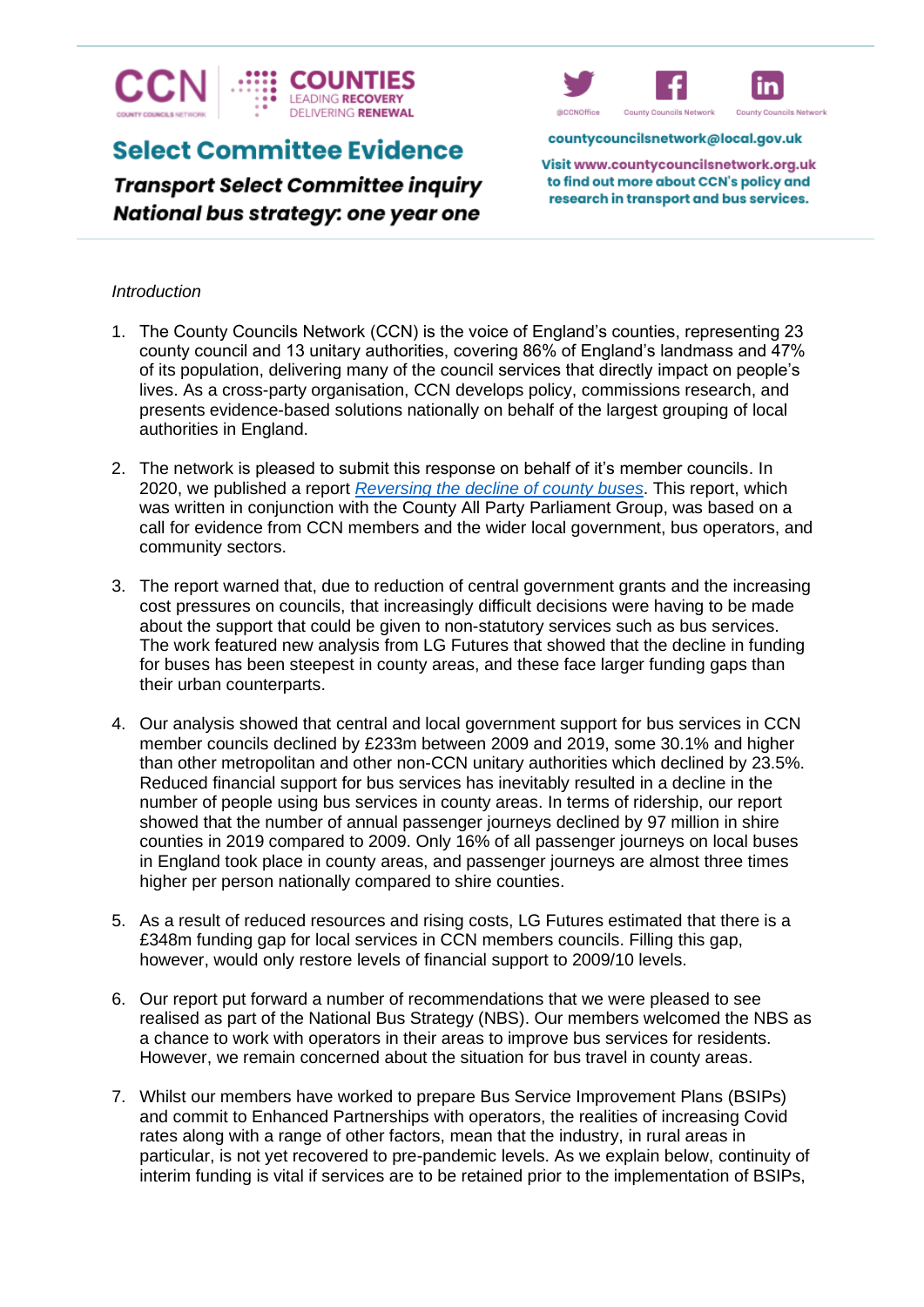and time is of the essence given the current emergency funding is due to come to an end at the end of April 2022.

We respond to each line of inquiry below.

## *Challenges facing the sector as it recovers from the pandemic*

- 8. Much like many other sectors across the country, the bus industry is a long way from post-pandemic recovery. This is true across the country, but is felt more acutely in rural areas where services were already struggling, and as the pandemic continues people are still remaining cautious, working from home, and going out less.
- 9. Our members have reported a "perfect storm" of factors on top of this that have contributed to a very slow recovery from the pandemic. This includes:
	- Increased fuel prices that have out operators on the edge of affordability to carry out any bus services, let alone those that were already marginal.
	- Driver shortages across the country is having an impact on operators being able to deliver services, and staff absenteeism remains high since restrictions were lifted. Whilst this may be temporary, there is concern that this will continue to be an issue given the recent campaign of recruitment for HGV drivers.
	- Low passenger numbers numbers have still not recovered to pre-pandemic levels. In some more rural locations, patronage is still not at 50% compared to pre-pandemic levels.
	- Increase in minimum wage for staff that comes into effect from 1 April 2022 will be an additional financial burden for operators.
- 10. As new work patterns emerge, it is clear that it is going to take a while for the sector to settle back down and get to grips with a new normal. This is likely to take time and could present challenges for transport authorities who are preparing BSIPs in partnership with operators during these unprecedented times.
- 11. More recently, CCN published a new report that analyses the pressures in home to school transport services. This work showed that spiralling fuel prices are impacting on school transport services, with local authorities set to have to pay providers significantly more, or face having potentially thousands of pupils unable to access free transport. Based on data collected from 28 of CCN's member councils, county authorities spent a total of £555.6m on free school transport last year, up from £472.6m in 2016/17. This increase is largely down to a 33% rise in expenditure for pupils with special educational needs and disability (SEND) – up from £250m five years ago to £336m in 2021. This is the equivalent of 11% of on average council's entire children's services budget.
- 12. Despite the Chancellor announcing a 5p fuel duty cut in the Spring Statement earlier in March, county authorities need more support to pay transport providers an increase, particularly for smaller companies and private hire firms. With councils having agreed their budgets for 2022/23 leaving little wriggle room, a fresh injection of funding is necessary to avoid cutting services to make up the shortfall – or potentially leaving pupils without free transport. Removal of free bus services to transport pupils from their homes to schools would have hugely detrimental impacts on county areas, and would have extremely negative consequences on social mobility which is already lagging behind the rest of the country.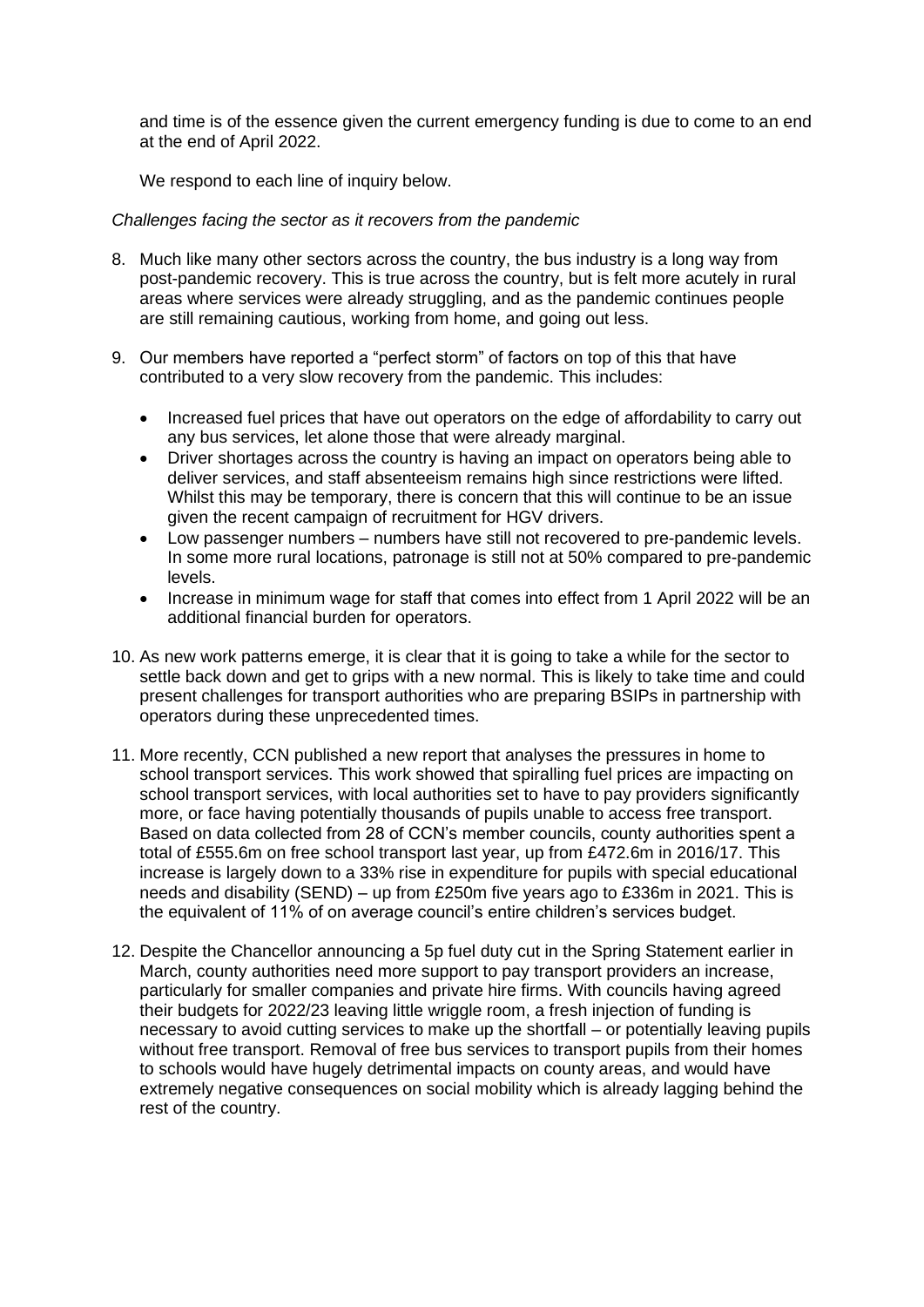#### *The effectiveness of steps taken by Government and stakeholders in response*

- 13. Government financial support has been vital in keeping buses running and ensuring that essential workers can get to and from their jobs. However, many of our members are finding that, given the nature of rural areas, their networks are taking longer to recover than their urban counterparts and are likely to need support from central government for longer.
- 14. Given the uncertainty around future funding, members have reported that operators are already planning to cut routes once Bus Recovery Grant comes to an end. CCN members would like to see additional funding made available up until the point that allocations via the NBS are made, and whilst BSIPs are being agreed, to allow for the continuity of existing services.

## *Progress against the ambitions and targets set out in the national bus strategy including the effectiveness, pace and priority of the strategy's implementation*

- 15. Following our report in 2020, *The Future of Rural Bus Services,* CCN welcomed the publication of the NBS, where it was made clear that urban areas would not be prioritised over rural areas in terms of distribution of funding. We also welcomed the opportunity that the strategy set out for Bus Service Operators Grant to be devolved to local authorities as well as the opportunity to take on bus franchising powers where it is locally desired.
- 16. The deadlines set out in the NBS were extremely tight, and CCN members have worked across their areas with operators to get BSIP's and plans for Enhanced Partnerships in place by these deadlines. Many members have expressed frustration around the process of preparing a BSIP before knowing their funding allocation. There is a real risk that transport authorities could prepare highly ambitious and transformational plans that are then difficult to implement if the quantum of funding is less than they expected.
- 17. We hope that, as stated in the NBS, funding allocations will be announced so that member councils can get on and implement their BSIP's, as at present little tangible progress has been made.
- 18. It will be important to recognise that in county areas franchising may not always be the best option for managing bus services given the sparsity of settlements, and the complexity and financial risk that is involved. Whilst the franchising model can work across urban areas, we hope that the government do not prioritise those areas pushing for franchising, over areas that wish to use the Enhanced Partnerships route.

## *Innovation in the sector, including examples of new methods that have been trialled successfully*

- 19. CCN members expect the main innovations to be implemented once their BSIPs have been signed off and implemented. There has, however, been some innovation during the pandemic to increase the ease of bus journeys. For example, there has been some innovative work done around ticket pricing, such as semi-flexible tickets that allow users to make return journeys across numerous operators. This is to be welcomed, and should be continued as we look forward.
- 20. Some CCN members, such as North Yorkshire County Council are also piloting demand responsive travel services. These services have proven to be very successful in areas that are particularly rural. They are most successful however, when they are integrated into a wider network and when they provide links to commercial routes that offer longer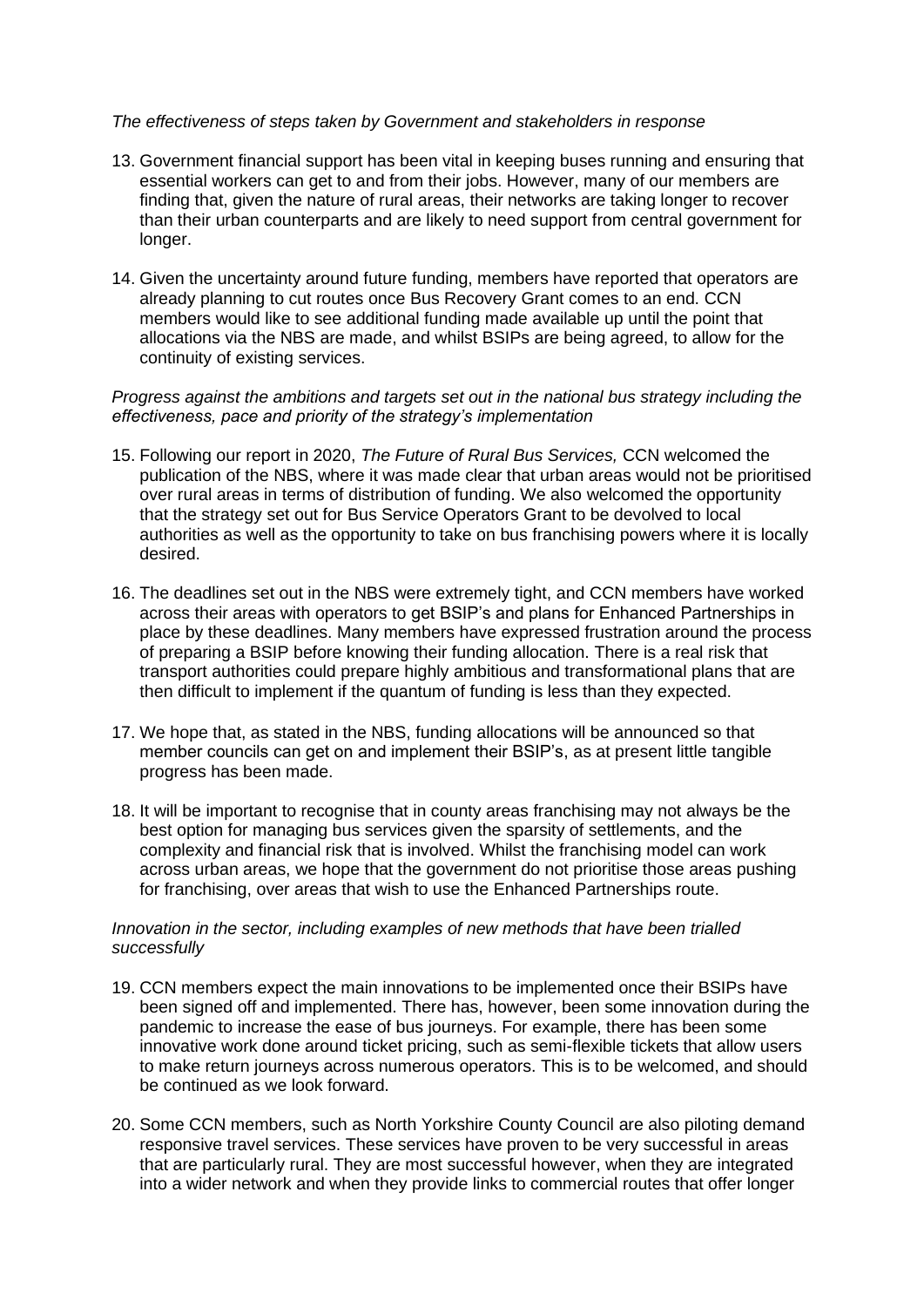journeys into towns. It is vital that the bus strategy recognises this form of transport and sufficiently funds it, as services are often reliant on volunteers from the community  $- a$ model which is often unsustainable in the long term.

#### *Bus funding over the short and long term*

- 21. As already mentioned, the support from central Government that was on offer to the sector during the pandemic provided a lifeline for services to continue, and allow those without private vehicles to get to and from work, and as lockdowns have been lifted, to provide access to leisure and non-essential services. There is now a bottleneck whereby Covid support grant funding is coming to an end, and transport authorities are waiting to hear about their allocations from the NBS. As we have already mentioned, the sector is still recovering from the pandemic, and a combination of other factors such as increased fuel prices is meaning that operators are currently planning on cutting services. This could have been avoided had there been more certainty around funding when moving from the recovery grant to funding through the NBS.
- 22. We also understand that some of the support funding has been taken from the overall NBS funding pot which originally stood at £3bn, and is now at £1.2bn. Clearly this is going to have implications on the amount of funding that can be offered to transport authorities, and we are concerned that the plans may not be able to be as transformational as members had originally hoped as a result of the decreased funding pot.
- 23. Once an operator has decided to cut a route, it is extremely difficult to reinstate it. Therefore, as our members continue to work with their providers, it is vital that there is certainty and continuity of funding to keep services running.
- 24. Some of our members are currently going through the process of agreeing a 'County Deal' with government, and we believe this would also provide a vehicle to channel long term funding and powers for bus services. Whilst the devolution framework that was published as part of the Levelling-Up White Paper does not include this an option, we believe that this should be explored by the Department for Levelling Up, Housing and Communities and the Department for Transport with those county areas who wish to explore how this could be part of a deal.
- 25. Moving beyond funding, there are clearly still fears from the public about using public transport as a means to get around. The government should therefore now run a national campaign in partnership with operators to actively promote bus travel as both a safe and sustainable form of transport. This is already being done in London, and a similar campaign is needed nationally.

#### *Decarbonisation of the sector and modal shift from other forms of transport*

- 26. Modal shift from other forms of transport to encourage higher use of bus services is one of the key challenges that face predominantly rural county areas. This challenge will only be exacerbated by the current situation, and as a new normal emerges in terms of work and commuting patterns. As communities see certain routes and services taken away as a result of decreased ridership, this will in turn discourage people from using bus services as they may be seen to be unreliable, not as frequent as is necessary to encourage regular use, and timetables may not work around users schedules.
- 27. Many of our members have focused on preparing BSIPs and Enhanced Partnerships that would result in a bus network that reflects when and how people wish to travel. The transformation of bus services in rural areas would have a wide range of benefits,